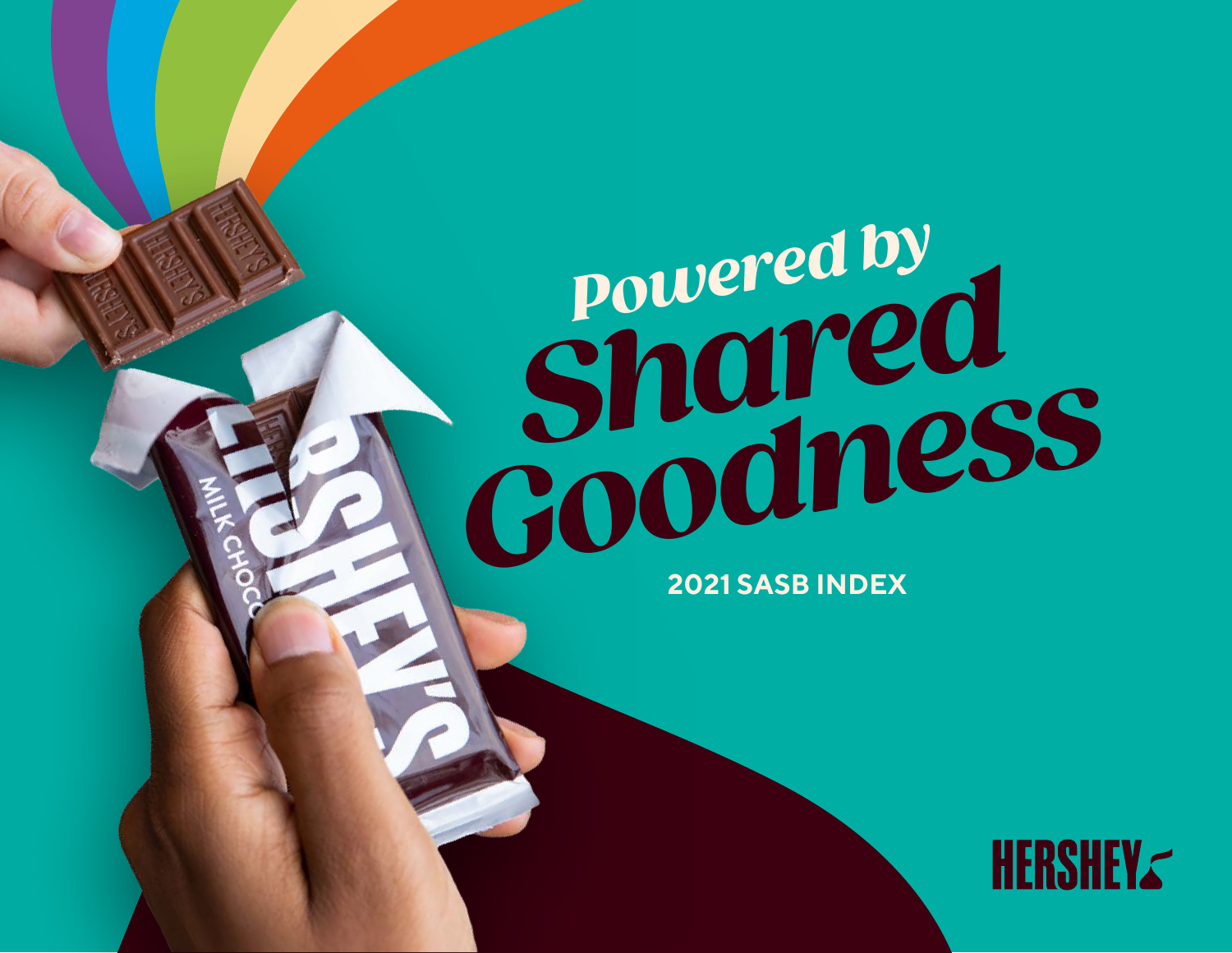| <b>TOPIC</b>                | <b>ACCOUNTING METRIC</b>                                                                                                                                                    | <b>CATEGORY</b>                   | <b>UNIT OF</b><br><b>MEASURE</b>           | <b>CODE</b>  | <b>2021 HERSHEY RESPONSE</b>                                                                                                                                                                                                                                                                                                                                                                                                                                                                                                                                                                                                                                                                                                                                                                                |
|-----------------------------|-----------------------------------------------------------------------------------------------------------------------------------------------------------------------------|-----------------------------------|--------------------------------------------|--------------|-------------------------------------------------------------------------------------------------------------------------------------------------------------------------------------------------------------------------------------------------------------------------------------------------------------------------------------------------------------------------------------------------------------------------------------------------------------------------------------------------------------------------------------------------------------------------------------------------------------------------------------------------------------------------------------------------------------------------------------------------------------------------------------------------------------|
| <b>Energy</b><br>Management | (1) Total energy consumed<br>(2) Percentage grid electricity<br>(3) Percentage renewable                                                                                    | Quantitative                      | Gigajoules (GJ),<br>Percentage (%)         | FB-PF-130a.1 | Hershey 2021 ESG Report:<br>• Environment: Energy Consumption, page 59                                                                                                                                                                                                                                                                                                                                                                                                                                                                                                                                                                                                                                                                                                                                      |
| Water<br>Management         | (1) Total water withdrawn<br>(2) Total water consumed, percentage of<br>each in regions with High or Extremely<br><b>High Baseline Water Stress</b>                         | Quantitative                      | Cubic meters<br>$(m3)$ ,<br>Percentage (%) | FB-PF-140a.1 | (1) 5,829 million liters water withdrawn in 2021 (11% in regions of extremely high<br>baseline water stress, 1% in areas of high baseline water stress)<br>(2) 914 million liters water consumed in 2021 (46% in regions of extremely high<br>baseline water stress, 2% in areas of high baseline water stress)<br>The 2021 data represents Hershey's global manufacturing facilities and owned U.S.<br>distribution centers and corporate offices.                                                                                                                                                                                                                                                                                                                                                         |
|                             | Number of incidents of non-compliance<br>associated with water quantity and/or<br>quality permits, standards, and regulations                                               | Quantitative                      | Number                                     | FB-PF-140a.2 | During calendar year 2021, The Hershey Company did not identify any noncompliances<br>with environmental laws and/or regulations giving rise to significant fines or sanctions<br>associated with water quantity and/or quality standards, regulations or permits.                                                                                                                                                                                                                                                                                                                                                                                                                                                                                                                                          |
|                             | Description of water management risks<br>and discussion of strategies and practices<br>to mitigate those risks                                                              | <b>Discussion</b><br>and Analysis | n/a                                        | FB-PF-140a.3 | Hershey 2021 ESG Report:<br>• Environment: Our Journey to Understand Our Water Impact, page 55<br>· Environment: Protecting Water Supplies, page 54                                                                                                                                                                                                                                                                                                                                                                                                                                                                                                                                                                                                                                                         |
| <b>Food Safety</b>          | Global Food Safety Initiative (GFSI) audit<br>(1) Non-conformance rate and<br>(2) Associated corrective action rate<br>for (a) major and (b) minor non-<br>conformances     | Quantitative                      | Rate                                       | FB-PF-250a.1 | Hershey 2021 ESG Report:<br>• Our Company: Excellence in Food Safety, page 16<br>All Hershey-owned manufacturing facilities were certified against a recognized GFSI<br>standard. As such, all facilities are audited annually to assess compliance against the<br>provisions of the standards. In all, 14 facilities were certified against a GFSI standard<br>in 2021. (This does not include Dot's Pretzels, LLC or Pretzels Inc., which were<br>acquired at the end of 2021.)<br>Major nonconformances identified: 0<br>Major nonconformance rate: 0.0<br>Minor nonconformances identified: 22<br>Minor nonconformance rate: 2.0<br>Corrective actions were implemented for 100% of the minor nonconformances<br>identified and submitted to and accepted by the GFSI certifying body for confirmation. |
|                             | Percentage of ingredients sourced from<br>Tier 1 supplier facilities certified to a Global<br>Food Safety Initiative (GFSI) recognized<br>food safety certification program | Quantitative                      | Percentage (%)<br>by cost                  | FB-PF-250a.2 | Hershey 2021 ESG Report:<br>• Our Company: Excellence in Food Safety, page 16                                                                                                                                                                                                                                                                                                                                                                                                                                                                                                                                                                                                                                                                                                                               |
|                             | (1) Total number of notices of food<br>safety violation received<br>(2) Percentage corrected                                                                                | Quantitative                      | Number,<br>Percentage (%)                  | FB-PF-250a.3 | On a global basis, Hershey received no notices of food safety violations during 2021.<br>Since there were no notices of food safety violations received, none needed to<br>be corrected.                                                                                                                                                                                                                                                                                                                                                                                                                                                                                                                                                                                                                    |
|                             | (1) Number of recalls issued<br>(2) Total amount of food product recalled                                                                                                   | Quantitative                      | Number, Metric FB-PF-250a.4<br>tons(t)     |              | On a global basis, Hershey conducted one recall of its products during 2021, for a<br>single production code of HERSHEY'S Chocolate Shell Topping. The recall was due<br>to an undeclared almond ingredient and included 4,850 cases, equivalent to 5.98<br>metric tons of product.                                                                                                                                                                                                                                                                                                                                                                                                                                                                                                                         |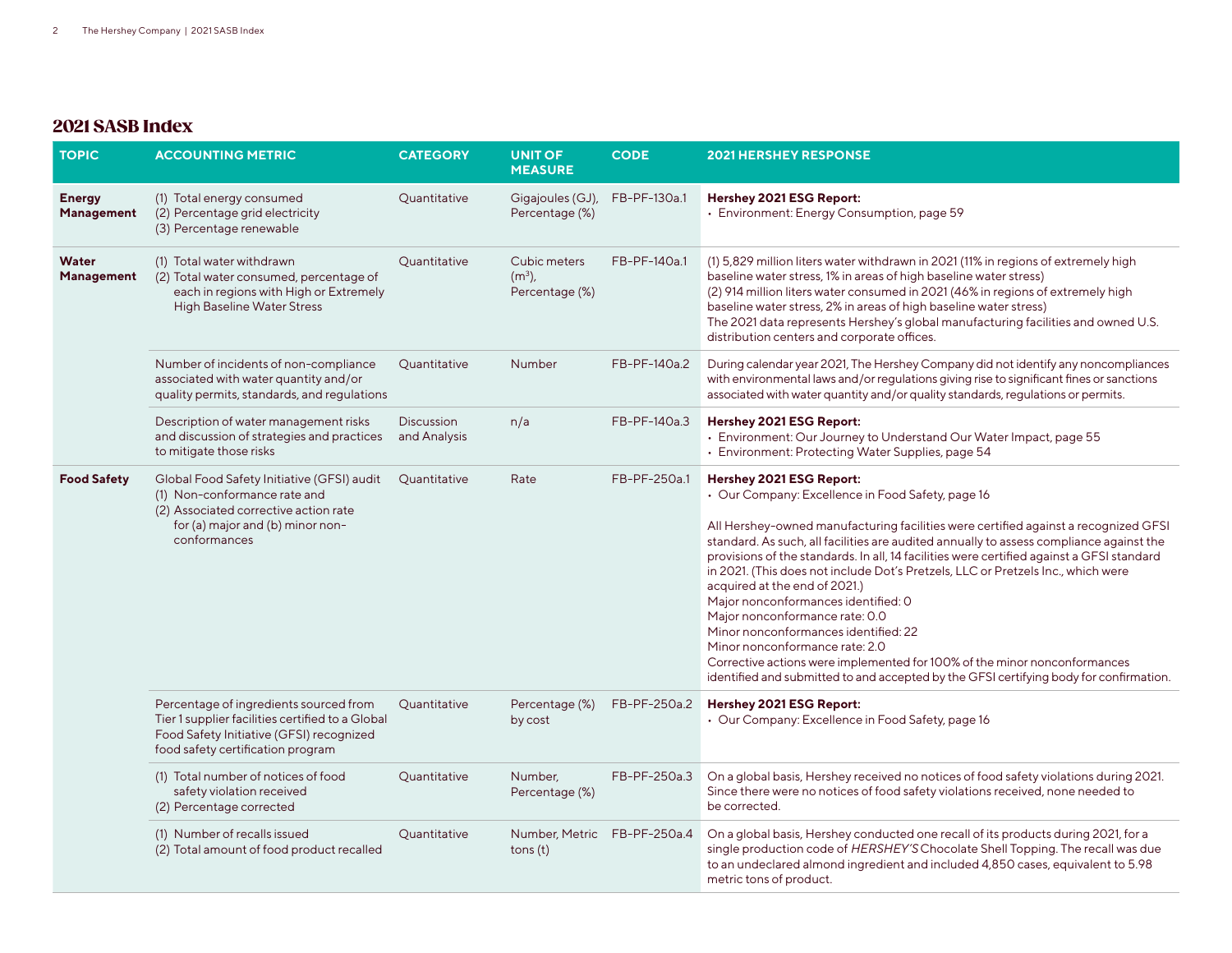| <b>TOPIC</b>                 | <b>ACCOUNTING METRIC</b>                                                                                                                      | <b>CATEGORY</b>                   | <b>UNIT OF</b><br><b>MEASURE</b> | <b>CODE</b>  | <b>2021 HERSHEY RESPONSE</b>                                                                                                                                                                                                                                                                                                                                                                                                                                                                                                                                                                                                                                                                                                                                                                                                                                                                                                                                                                                                                                                                                                                                                                                                                                                                                                                                                                                                                                                                                                                                                                                                                                                                                                                                                    |
|------------------------------|-----------------------------------------------------------------------------------------------------------------------------------------------|-----------------------------------|----------------------------------|--------------|---------------------------------------------------------------------------------------------------------------------------------------------------------------------------------------------------------------------------------------------------------------------------------------------------------------------------------------------------------------------------------------------------------------------------------------------------------------------------------------------------------------------------------------------------------------------------------------------------------------------------------------------------------------------------------------------------------------------------------------------------------------------------------------------------------------------------------------------------------------------------------------------------------------------------------------------------------------------------------------------------------------------------------------------------------------------------------------------------------------------------------------------------------------------------------------------------------------------------------------------------------------------------------------------------------------------------------------------------------------------------------------------------------------------------------------------------------------------------------------------------------------------------------------------------------------------------------------------------------------------------------------------------------------------------------------------------------------------------------------------------------------------------------|
| Health &<br><b>Nutrition</b> | Revenue from products labeled and/<br>or marketed to promote health and<br>nutrition attributes                                               | Quantitative                      | Reporting<br>currency            | FB-PF-260a.1 | Hershey 2021 ESG Report:<br>• Our Company: Food Safety and Nutrition, page 19                                                                                                                                                                                                                                                                                                                                                                                                                                                                                                                                                                                                                                                                                                                                                                                                                                                                                                                                                                                                                                                                                                                                                                                                                                                                                                                                                                                                                                                                                                                                                                                                                                                                                                   |
|                              | Discussion of the process to identify<br>and manage products and ingredients<br>related to nutritional and health<br>concerns among consumers | <b>Discussion</b><br>and Analysis | n/a                              | FB-PF-260a.2 | Hershey 2021 ESG Report:<br>• Our Company: Nutrition, Innovation, Choice and Transparency, page 15<br>We maintain a Food Claims Review Council in the U.S. providing guidance on a wide<br>variety of topics, including nutrition, ingredients, sustainability, responsible sourcing<br>and product certifications.<br>Research from the 2021 International Food Information Council's Food and Health<br>Survey indicates that 72% of consumers are looking to limit or avoid sugar. In 2021,<br>Hershey re-launched our Zero Sugar Candy portfolio with updated packaging and<br>branding. Throughout development of the updated packaging, the project team met<br>frequently with the Food Claims Review Council to ensure that all the claims and<br>required labeling elements comply with applicable law and regulations. This involved<br>a critical review of all recipes, ingredients and supplier information. Members of<br>the cross-functional project team are in attendance for these review meetings<br>and obtain feedback from legal, regulatory and nutrition professionals as part of<br>this process.<br>We are also committed to offering consumers a wide range of choices to meet their<br>preferences and lifestyle needs. To that end, Hershey recently launched Organic<br>HERSHEY'S Milk Chocolate Bar, Organic HERSHEY'S SPECIAL DARK Mildly<br>Sweet Chocolate Bar and Organic REESE'S Peanut Butter Cups. As part of the<br>development of these products, the Food Claims Review Council worked closely<br>with the product development teams to ensure that the products meet or exceed<br>the standards of the relevant third-party certifying bodies (e.g., U.S. Department of<br>Agriculture (USDA) Organic and Non-GMO Project Verified). |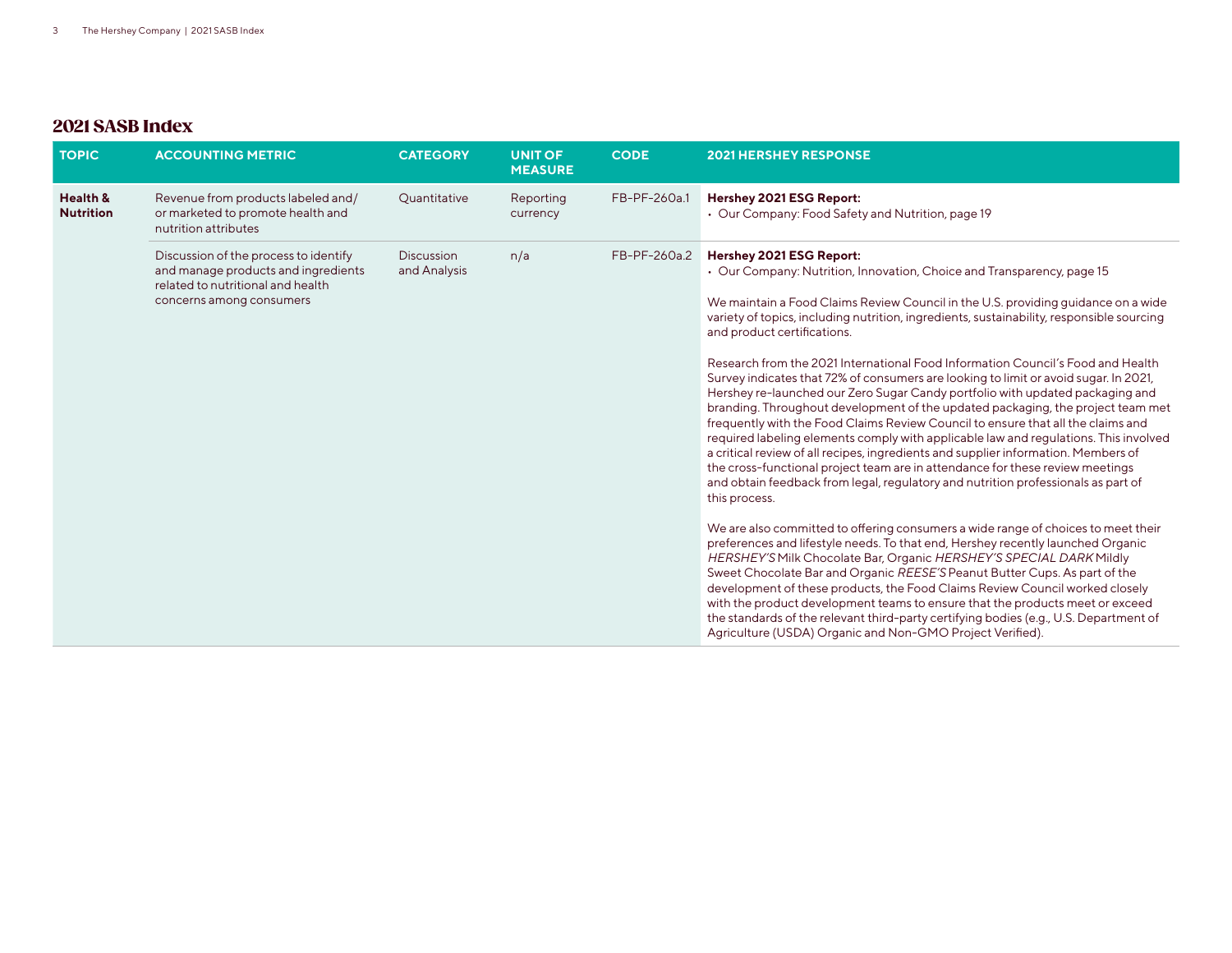| <b>TOPIC</b>                                     | <b>ACCOUNTING METRIC</b>                                                                                                                                                    | <b>CATEGORY</b>                   | <b>UNIT OF</b><br><b>MEASURE</b>   | <b>CODE</b>  | <b>2021 HERSHEY RESPONSE</b>                                                                                                                                                                                                                                                                                                                                                                                                                                                                                                        |
|--------------------------------------------------|-----------------------------------------------------------------------------------------------------------------------------------------------------------------------------|-----------------------------------|------------------------------------|--------------|-------------------------------------------------------------------------------------------------------------------------------------------------------------------------------------------------------------------------------------------------------------------------------------------------------------------------------------------------------------------------------------------------------------------------------------------------------------------------------------------------------------------------------------|
| <b>Product</b><br>Labeling &<br><b>Marketing</b> | Percentage of advertising impressions<br>(1) Made on children and<br>(2) Made on children promoting products<br>that meet dietary guidelines                                | Quantitative                      | Percentage (%)                     | FB-PF-270a.1 | Hershey 2021 ESG Report:<br>• Our Company: Marketing Responsibly, page 17                                                                                                                                                                                                                                                                                                                                                                                                                                                           |
|                                                  | Revenue from products labeled as<br>(1) Containing genetically modified<br>organisms (GMOs) and<br>(2) Non-GMO                                                              | Quantitative                      | Reporting<br>currency              | FB-PF-270a.2 | 2021 Net revenue from products labeled as non-GMO certified: \$412.46 million<br>This result includes non-GMO confectionery and salty snack products.                                                                                                                                                                                                                                                                                                                                                                               |
|                                                  | Number of incidents of non-compliance<br>with industry or regulatory labeling and/<br>or marketing codes                                                                    | Ouantitative                      | Number                             | FB-PF-270a.3 | Hershey 2021 ESG Report:<br>• Responsible Sourcing and Human Rights: Supplier Program 2021 Top<br>Noncompliance Issue Categories, page 46<br>· Responsible Sourcing and Human Rights: Supplier Program Audit Results, page 45<br>In 2021, there were no material noncompliances with labeling laws or regulations.                                                                                                                                                                                                                  |
|                                                  | Total amount of monetary losses as a<br>result of legal proceedings associated<br>with labeling and/or marketing practices                                                  | Quantitative                      | Reporting<br>currency              | FB-PF-270a.4 | In calendar year 2021, the company resolved three legal proceedings associated<br>with marketing and/or labeling practices for a total of \$153,955.42. Two of the<br>proceedings were resolved through settlements in which there was no finding<br>of liability against the company. The third matter involved a local government<br>agency's assessment of a nominal penalty for an alleged violation of the country's<br>advertising law. In all three matters, specific corrective actions by the company<br>were unnecessary. |
| Packaging<br>Lifecycle<br>Management             | (1) Total weight of packaging<br>(2) Percentage made from recycled<br>and/or renewable materials, and<br>(3) Percentage that is recyclable,<br>reusable, and/or compostable | Quantitative                      | Metric tons (t),<br>Percentage (%) | FB-PF-410a.1 | Hershey 2021 ESG Report:<br>· Environment: Goals, page 57<br>• Environment: Innovating Waste Solutions, page 56<br>• Environment: Packaging, page 60                                                                                                                                                                                                                                                                                                                                                                                |
|                                                  | Discussion of strategies to reduce the<br>environmental impact of packaging<br>throughout its lifecycle                                                                     | <b>Discussion</b><br>and Analysis | n/a                                | FB-PF-410a.2 | Hershey 2021 ESG Report:<br>• Environment: Making Progress on Packaging, page 53                                                                                                                                                                                                                                                                                                                                                                                                                                                    |